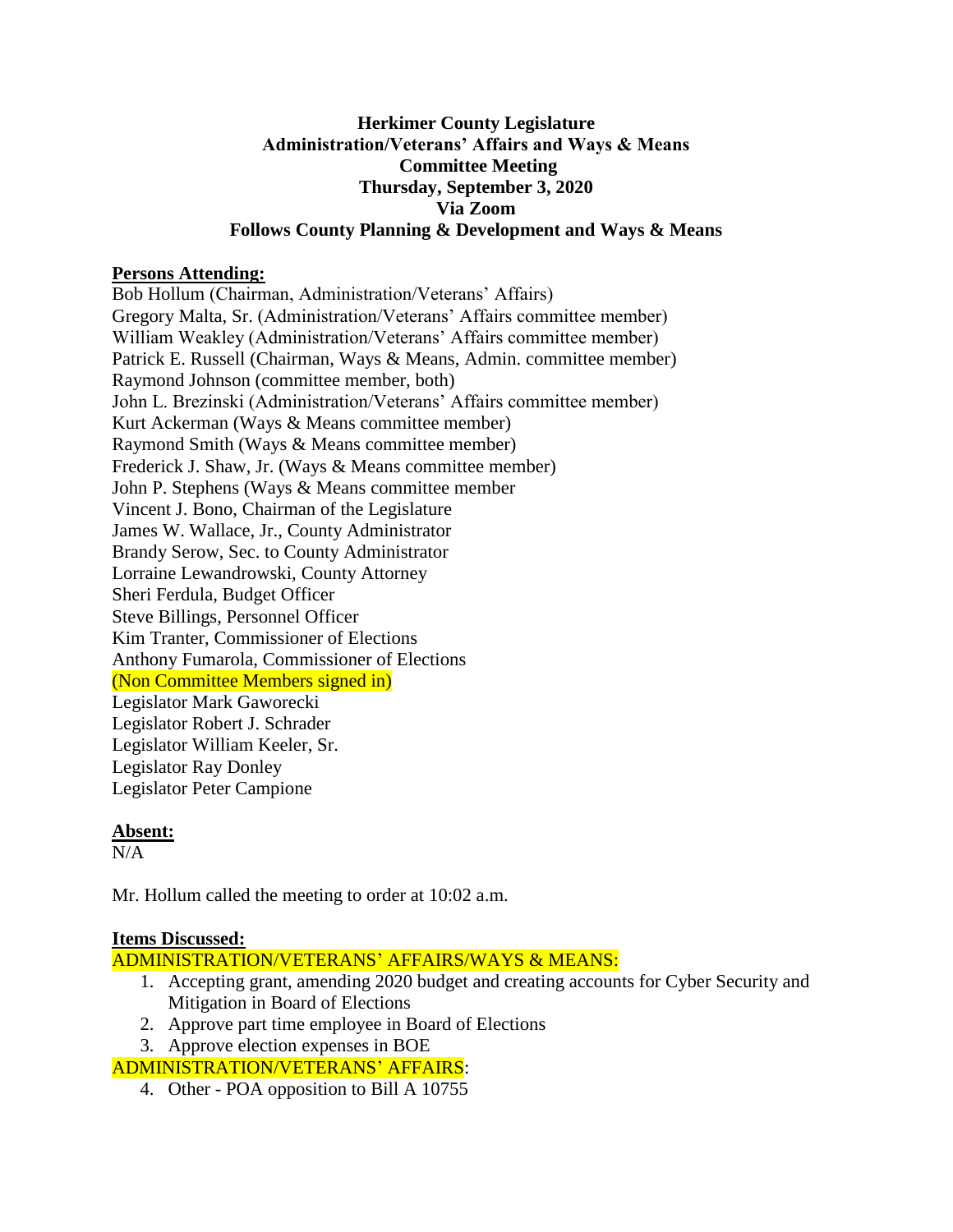## **Committee Vote Record**

# ADMINISTRATION/VETERANS' AFFAIRS/WAYS & MEANS:

Mr. Hollum: "First on the agenda accepting grant, amending 2020 budget and creating accounts for Cyber Security and Mitigation in Board of Elections. The award is for \$77,574 for cyber security remediation and mitigation grants. Amending the budget as well as creation of a new account will be necessary to add the funding. Anthony or Kim can you elaborate a little bit more on this?"

Tony Fumarola: "This grant was the result of a two year study that was done through the state. Cyber mediation to make sure everything was secure. They went county by county and went through everything. A gentleman from NYSAC worked very hard with Mike Testa in IS to see what we could do and what would be a part of this."

Mr. Hollum: "I actually do have one question. I see that the revenue and expenses match each other, to me that just seems a little odd. If we didn't receive as much in the grant, would the expenses still be the same? I'm just wondering how they came up with the same exact total."

Tony Fumarola: "The amount itself was determined at the state level by county. It is not the same for everybody. I think it is based on population and application needs. A lot of our grants are kind of just random numbers that we get from the state. We try to spend it to make sure we are up to date and current."

Item #1 - On motion of Mr. Brezinski, seconded by Mr. Weakley for Administration/Veterans' Affairs, and on motion of Mr. Stephens, seconded by Mr. Johnson for Ways & Means, Item #1 was voted on, approved and moved for Resolution. Unanimous.

Mr. Hollum: "Second on the agenda is to approve a part time employee in Board of Elections. Previously the Board of Elections received authority to hire a part time worker for six weeks up to the November 3, 2020 general election. At this time they feel they need someone for additional weeks. Kim or Anthony how many additional weeks are we looking at?"

Kim Tranter: "With approval I would like to start them right away."

Mr. Hollum: "We are discussing adding some weeks to the part time position that has been approved for six weeks. We are not really too sure what the Board of Elections needs as far as hourly rate or how many weeks they will need it. It looks like they need as much as possible. So I guess my question Mr. Wallace is can we even move forward until we know rate of pay and how many weeks they want?"

Mr. Wallace: "We would need both of those included in the motion. That should come from Tony and Kim what their recommendation is."

Tony Fumarola: "Our recommendation would be 19 hours a week at \$15 an hour to get a person in here."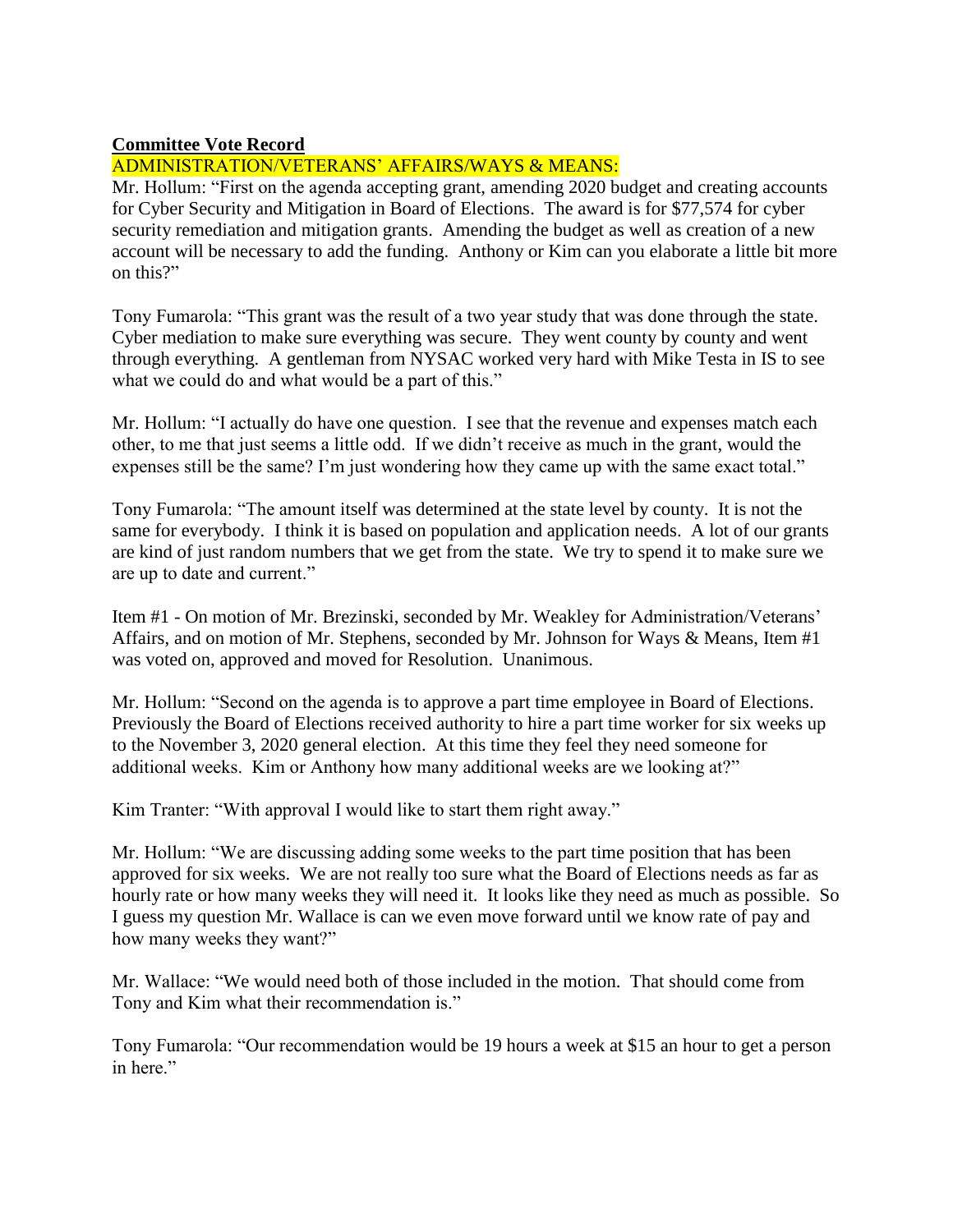Mr. Hollum: "For an additional how many weeks on top of the six?"

Tony Fumarola: "I think originally it was going to be October through mid-November to help us clear up the election based on the original part before everything else happened. We are hoping for September  $15<sup>th</sup>$  and going through the end of November."

Mr. Hollum: "So only two additional weeks, possibly three?"

Tony Fumarola: "Possibly four but right now yeah."

Mr. Hollum: "Ok so can we just assume four, worst case scenario?"

Kim Tranter: "That would be great."

Tony Fumarola: "I'm fine with that."

Mr. Russell: "Is the work getting done? What do you see?"

Kim Tranter: "What do you mean is the work getting done?"

Mr. Russell: "You said you have 150 or so?"

Tony Fumarola: "Right. Those are coming through alongside phone applications, mail applications, and people of course walking in with applications. It is just getting us behind on other activities that we need to be doing alongside conference calls and meetings and things. We are just anticipating it snowballing as it gets closer, which we already anticipated last year before everything happened and got derailed. Based on the volume we saw for the primary, we are expecting it to increase exponentially as we get closer to November."

Mr. Russell: "How did you do with the primary? How did that go with the extra person?"

Tony Fumarola: "We did bring in an extra person to help us and it was a tremendous help."

Mr. Russell: "Did it keep you above water?"

Tony Fumarola: "Yeah absolutely. It was definitely necessary."

Kim Tranter: "In 2016 we received, we processed 1,500 absentee ballot applications. We are already at that amount, we are on par to do in excess of  $5,000$  before even October  $1<sup>st</sup>$ . So that means when we get our ballots in all 5,000 of those have to be prepared for an initial mailing plus the ongoing that are coming in. That is just a huge amount for a board of four."

Mr. Russell: "Everyone works seven hours a day but we have the opportunity to work eight hours if necessary."

Kim Tranter: "I work eight hours a day as it is. I work through lunch every day."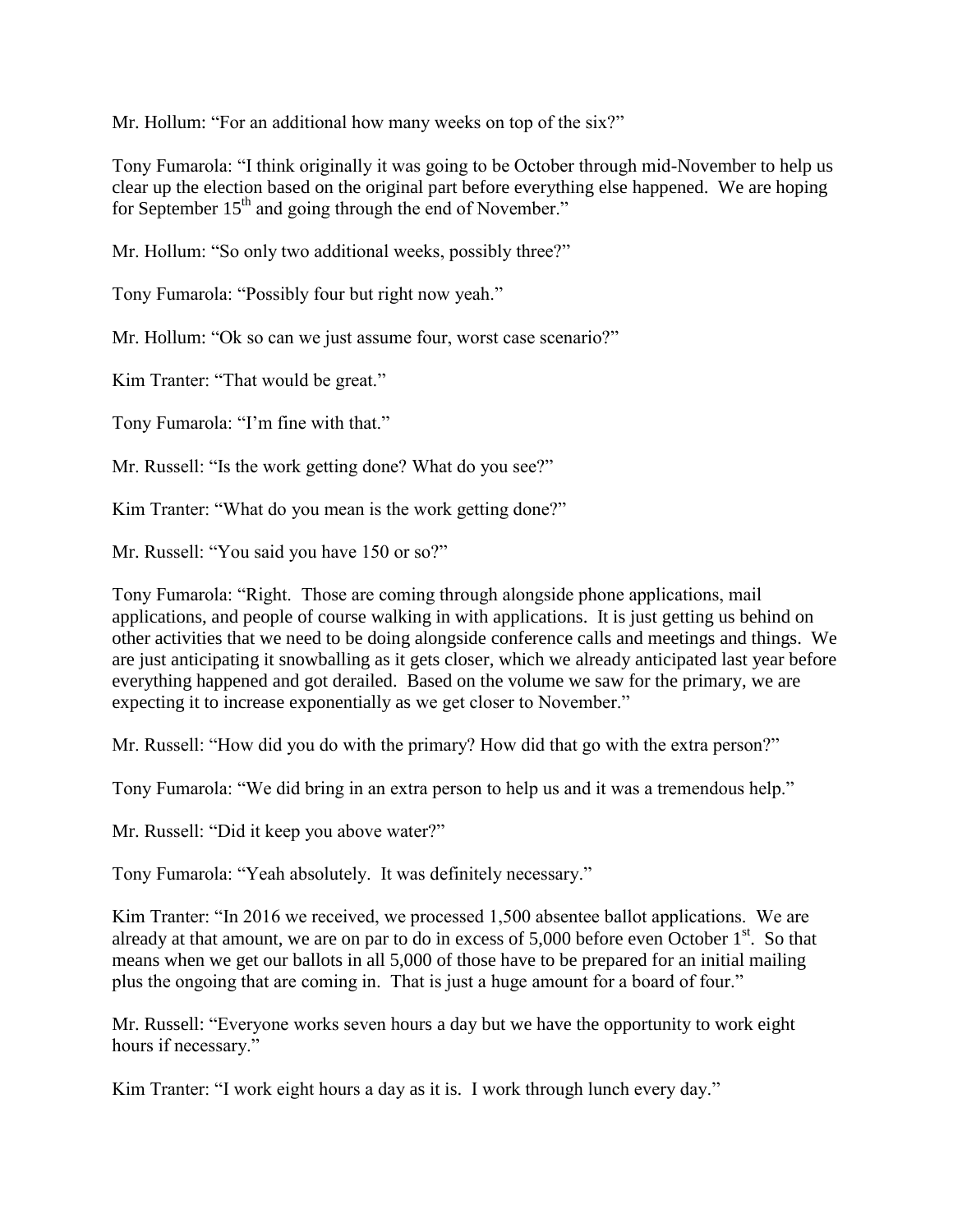Mr. Russell: "Yeah I'm not talking about that. What are the people underneath you called?"

Mr. Wallace: "Deputies. Pat they are getting tremendous overtime already."

Mr. Russell: "The deputies are?"

Mr. Wallace: "Yes, tremendous."

Mr. Russell: "I wish I had known that."

Kim Tranter: "Not mine."

Mr. Malta: "I make a motion to move."

Mr. Russell: "You can move it but I'm not done talking. I just want to get an idea of what is going on. They could literally get hit with thousands and thousands of these so I want to make sure this is going to help."

Mr. Johnson: "I guess to follow Pat's point, Kim and Anthony, it sounds like you want to grow your department. This part time, it looks like you want to turn it full time, I am getting that vibe."

Kim Tranter: "No, I think Mr. Johnson that we don't. First of all there is really not room in our office for another person, we just want to be able to stay above the water level."

Mr. Johnson: "I will quote a former Legislator and all the older guys will laugh. Mr. Korce always wondered what you did the other weeks of the year. He knew you were busy but what goes on the other time I guess?"

Tony Fumarola: "Especially now with the change of the calendar, there is not that big of a 'down time' from say December to September. As soon as we get into January we are still finishing up the November election and we are getting ready to do petitions in February."

Mr. Hollum: "Can we kind of keep it on the subject we are dealing with, this is a conversation for another day."

Tony Fumarola: "We are always grateful for more help. This is not something we are looking for a permanent position. Maybe if you want to put a term on it, seasonal. We are not looking to have it every year."

Mr. Ackerman: "Mr. Chairman, I just have one question. If we add another person to the mix and that puts another person's hands on the ballots, I question who we bring in, not saying that you wouldn't do your due diligence to hire but you know after the last election where we did have some issues with that, I just worry about what the security is with the new person coming in for such a short period of time."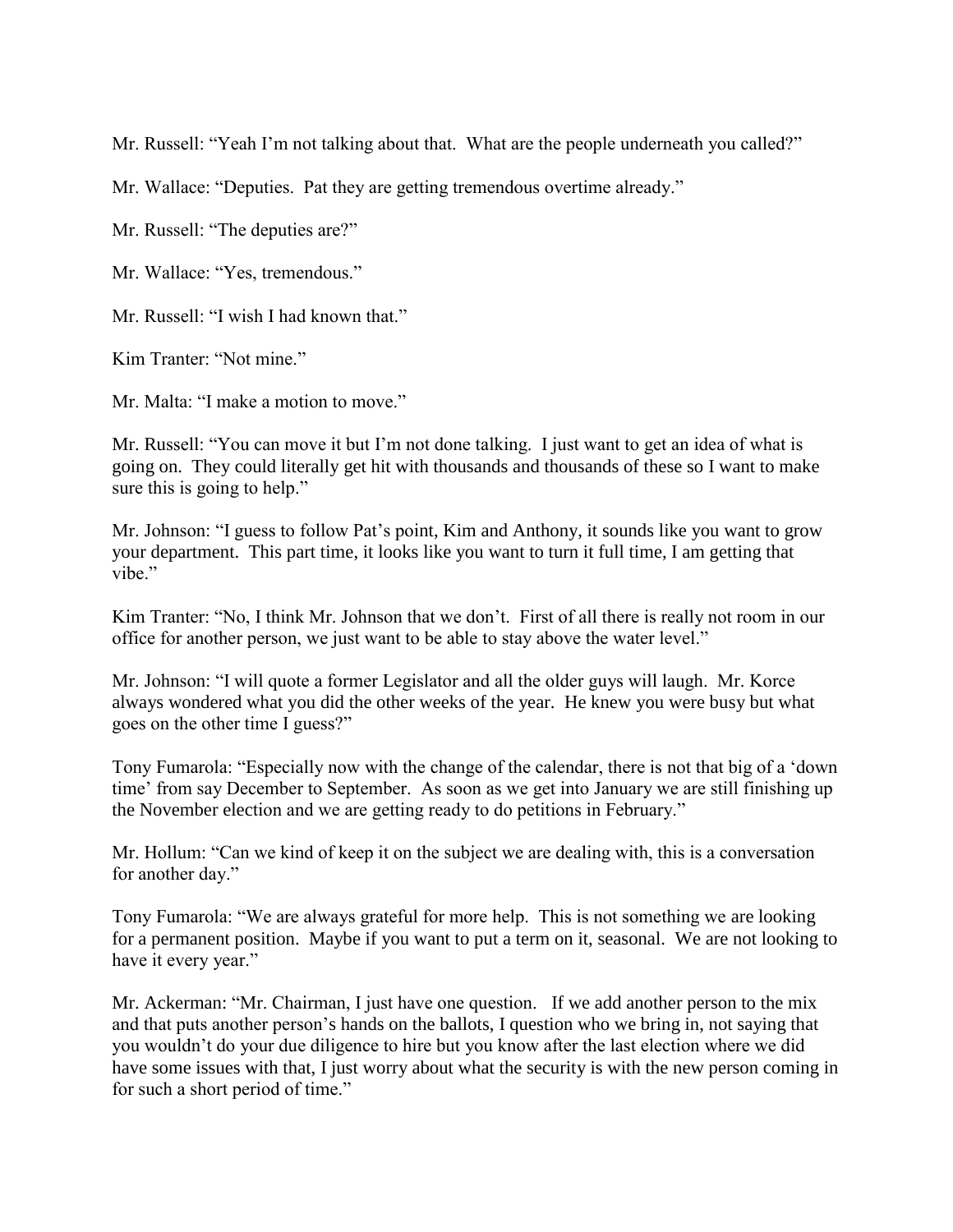Tony Fumarola: "We are already setting up to better organize that system. The system was set up and did catch an issue and it was corrected. This person that we're looking for now is mainly a clerical, helping with phones, helping with the applications as they come in and possibly helping with the preparation for some of the ballots to go out. Not really any involvement in anything else."

Mr. Hollum: "Does anyone have any other questions?"

Mr. Smith: "Yeah I have one. How did you arrive at \$15 an hour?"

Tony Fumarola: "That is right now what we pay some of our poll coordinators and what we pay our temporary help that came in during the spring."

Mr. Russell: "I want to ask Jim Wallace if this amount of money we are paying is it consistent with other departments?"

- Mr. Wallace: "The \$15 Pat?"
- Mr. Russell: "Yes."
- Mr. Wallace: "I don't think it is out of line."
- Mr. Russell: "Ok that is all I'm wondering I don't want other departments.."

Mr. Wallace: "We'll always have that. You know that but I don't think it is out of line."

- Mr. Russell: "Well that's why I am asking."
- Mr. Hollum: "Ok does anybody else have questions or discussion?"
- Mr. Malta: "The motion is 19 hours a week, \$15 an hour, for up to ten weeks."
- Mr. Wallace: "Starting September 15<sup>th</sup>? That was per Tony."
- Mr. Hollum: "Is that correct Tony and Kim?"
- Kim Tranter: "Yes that is what we are asking for."
- Mr. Ackerman: "How can we advertise in that short of time?"
- Mr. Weakley: "Does it have to go through the full Legislature?"
- Mr. Wallace: "This is a resolution."
- Mr. Weakley: "Ok. I am good with it, I will second the motion."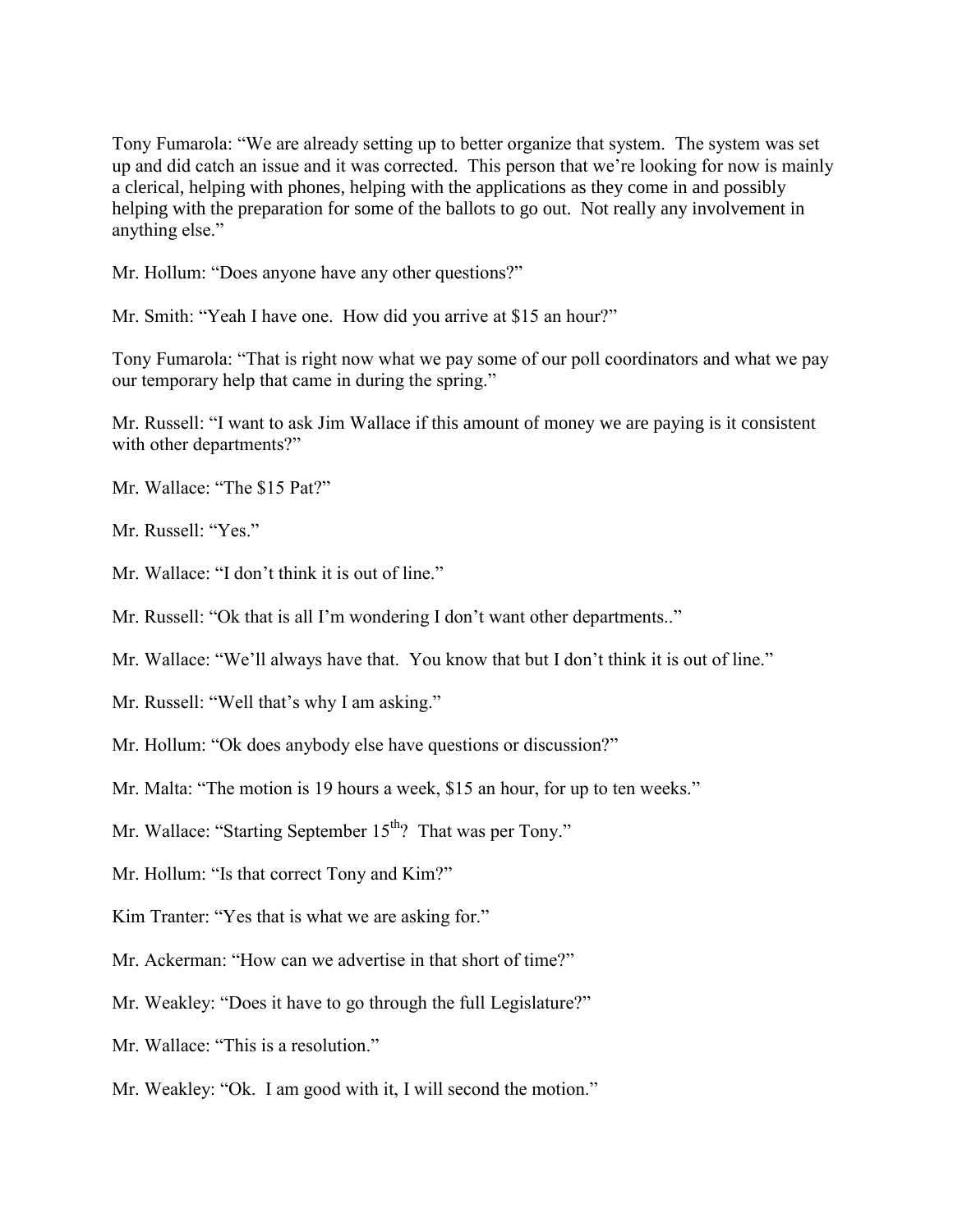Mr. Ackerman: "How do you advertise when they would be on the property in less than two weeks? I am not voting yes for anything until I know that. Number one I think it has to be open to the public and two I don't know if it should be a guaranteed ten weeks maybe an up to ten weeks."

Kim Tranter: "That's fine. We are good with that."

Mr. Wallace: "It is effective the  $15<sup>th</sup>$  so if you don't hire somebody..."

Kim Tranter: "We have had a couple people in mind but they are not available. One of them has worked with us in the past but they are not available."

Mr. Hollum: "So you would have to advertise."

Kim Tranter: "We would make some phone calls to people that we know to see if they would be interested. You know some election workers that we have that have indicated they would be willing to take on some extra hours."

Mr. Hollum: "And Kurt you have to remember if anything were to happen it is their responsibility anyways. That is why we have department heads so we don't have to micromanage."

Mr. Ackerman: "I wasn't micromanaging. I was asking how we are going to advertise and have them on the property in less than two weeks. How do we do that?"

Mr. Hollum: "Well if they have somebody in mind they really don't have to."

Mr. Ackerman: "We aren't doing a background check? I want someone in there that goes through HR. That's just my thought process if you don't want to answer my questions that's fine. We haven't done any background check or anything, just stick them in the Board of Elections and then we go through another situation and have another black eye on our face, I just don't think we need that."

Tony Fumarola: "I mean we would go through normal HR requirements."

Mr. Ackerman: "Yeah, how are we going to do that and post the position? Unless people in the county know there is an open part time position, with a lot of people looking for work and have them on property in ten days? It still has to go through the full Legislature if I'm not mistaken."

Mr. Hollum: "This is just a resolution."

Mr. Ackerman: "I know that. I'm saying how do we get them on the property by the  $15<sup>th</sup>$  if we do everything right?"

Mr. Bono: "Do you guys want to have a special meeting? We can have a special meeting just let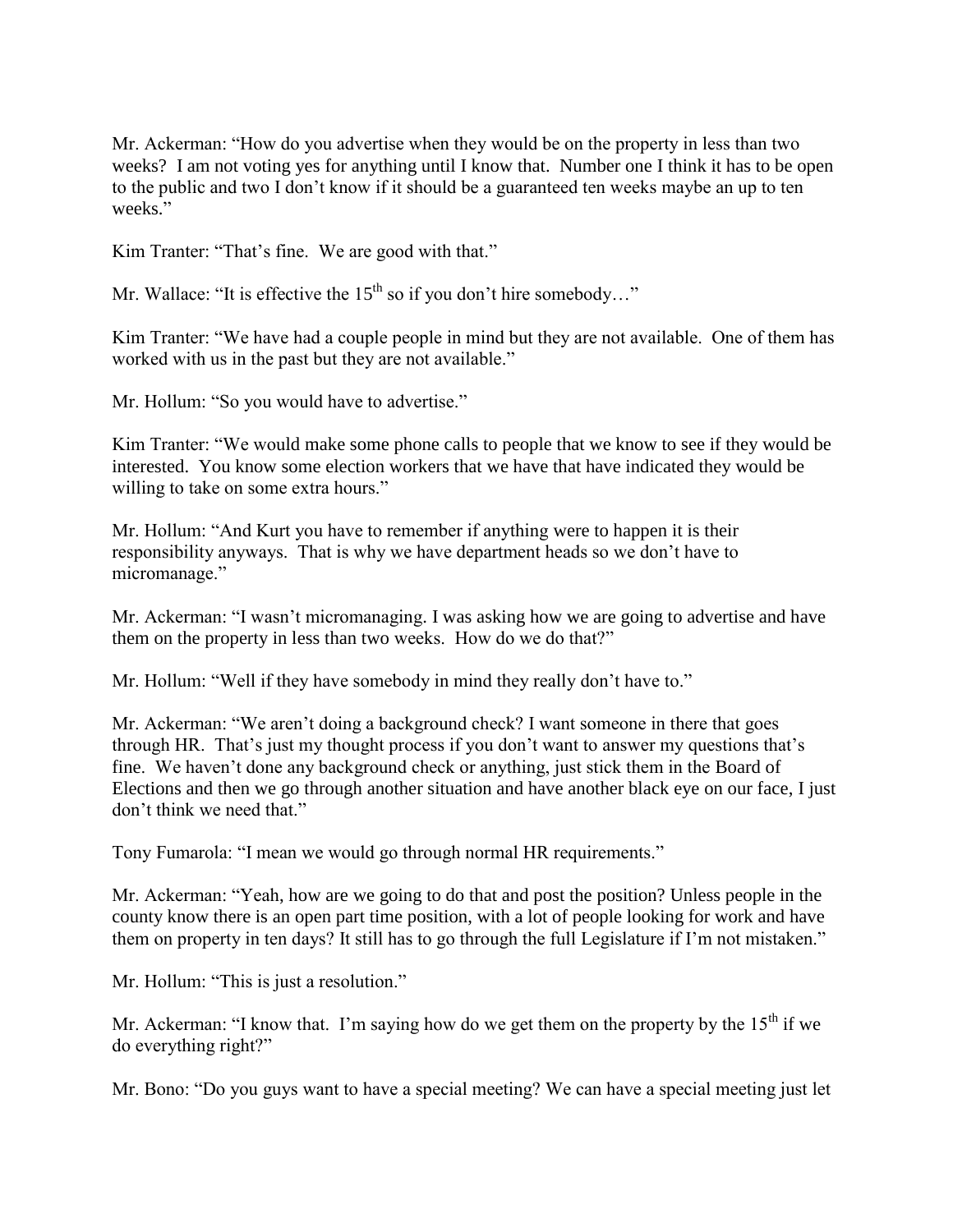me know. We can do it tomorrow I don't care."

Mr. Ackerman: "I just want to know are we posting this so everybody has an opportunity to apply? I am asking how are we going to post the position and have them on the property by 9/15?"

Mr. Bono: "We back date it."

Mr. Ackerman: "You have to post it. I'm saying we should open it up so people can apply. That is all I'm asking."

Mr. Schrader: "Kim don't we have someone that works there during the summer that is familiar with the system?"

Kim Tranter: "Yes, she has gone back to school and is not available. That was our first choice. The girl we had for the primary election is also back in school."

Mr. Ackerman: "All I'm asking is are we going to post this position?"

Kim Tranter: "I don't necessarily want to post this position because then it's open for application to everybody and not everybody is suitable to work in the Board of Elections."

Mr. Ackerman: "That's why you go through the resume, you may get someone that has 20 years of experience from another county that we don't know about and we're missing that opportunity because we're not going to post it."

Kim Tranter: "Whatever you guys decide. All we are doing is, we are just asking for some help because we already see a huge impact on our office and there are only four of us. That is all we are asking for."

Mr. Russell: "Steve Billings would you come on and tell us how department heads hire people?"

Steve Billings: "Sure. So in this type of situation it would be up to the department if they wanted to post it internally or not, we're not required to. We usually post if we want to put it out there to the public, you don't always have to do that. Some positions we are required to post because of union contracts but this would not be one of them. So it is really up to the department how they want to advertise and try to get applicants for this position. That would be up to the department. If they want to put it out there and sort through resumes and look that's fine. If they have somebody that they are already interested in then that is really their decision to do that."

Mr. Russell: "My take on this is that there are concerns about what happened in the past and making sure the right person is on board going into the future. I don't want to put words in your mouth Kurt but is that what you are getting at?"

Mr. Ackerman: "That is definitely part of it and the other part is opening it up for a good candidate. I think people should have the opportunity to apply."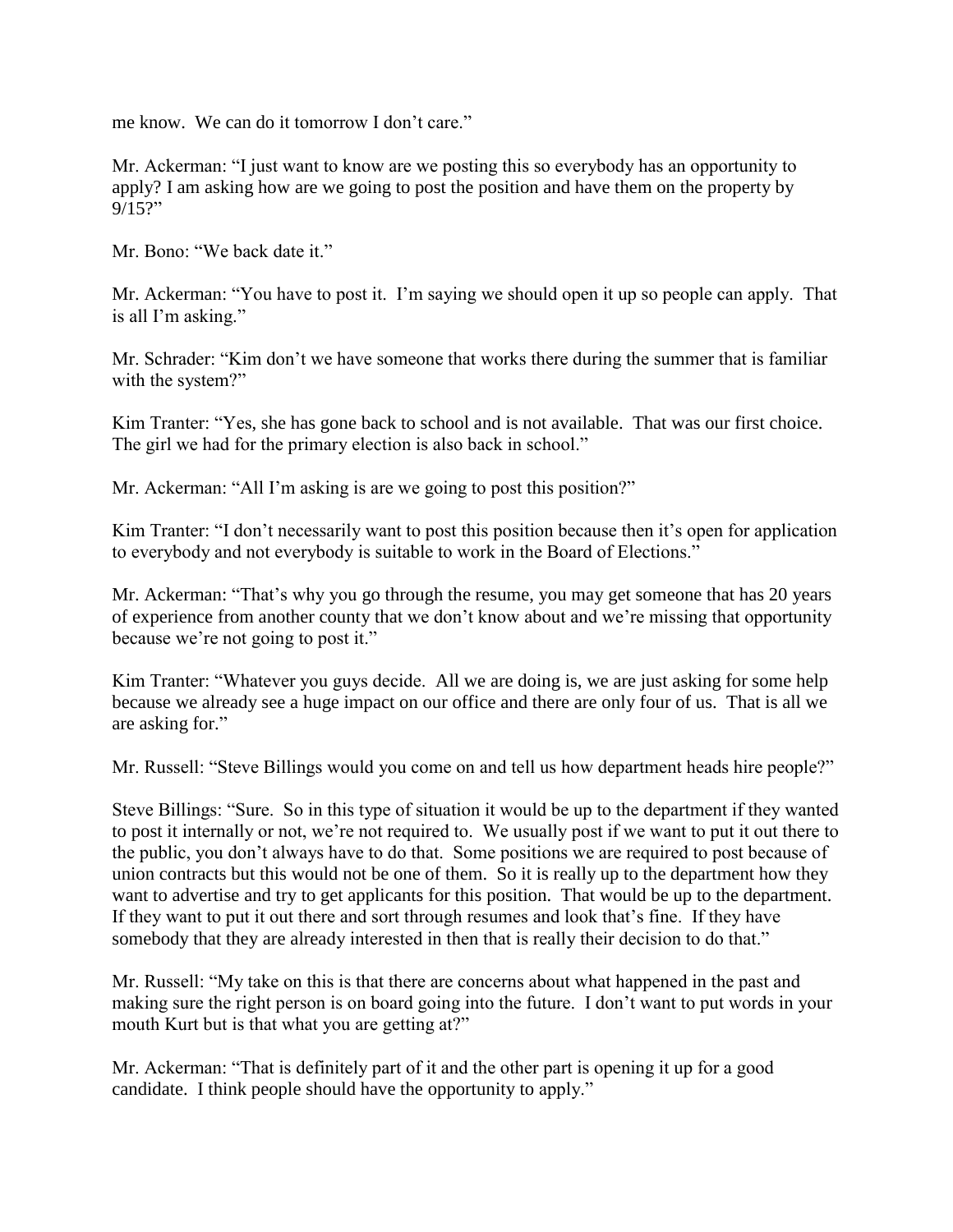Mr. Russell: "Ok."

Mr. Ackerman: "But yeah Pat you are right on the first one."

Item #2 - On motion of Mr. Malta, seconded by Mr. Weakley for Administration/Veterans' Affairs, and on motion of Mr. Stephens, seconded by Mr. Bono for Ways & Means, Item #2 was voted on, approved and moved for Resolution. Unanimous.

Mr. Hollum: "Third on the agenda is to approve election expenses in the Board of Elections. Due to the Governor's Executive Order 202.58 the Board of Elections must mail out by September  $8<sup>th</sup>$  voting information mandated by the Governor. Originally the cut off was going to be around \$20,000, they shopped around and they were able to get the total down to around \$10,000 maybe a little under. This is mandated. They do have it in their budget. Anthony and Kim would you like to add anything to that?"

Kim Tranter: "The only thing I would like to add is that it's not a generic mailer to every voter, it is specific to their poll site. Their poll site will be indicated on the mailer. That allows us to save some money for another mailer that we would have been required to do about two poll site changes. Also I spent a considerable period of time on the phone with a United States Postal Service representative for our region and she confirmed that we are able to use the non-profit mailing status for this mailer that we obtained in 2017 so that drops our postage rate from around 54 cents down to about 17 cents per card. We also determined that instead of having to send it to every single registered voter, we can send it to each household. That also helped us to save some money. So this was mandated by the Governor. We had seven or eight days to complete the assignment including the prep time for over a weekend and a holiday."

Mr. Hollum: "One of the reasons why they were able to cut it in half."

Mr. Wallace: "Mr. Chairman, Jim and I reached out to our control group and told them they are breaking the rules and is there a waiver from the Governor for us to break all of the rules to not follow government policy and we were told tough beans, do it. I want to make sure that is part of the record, the Governor's office said that the Elections office has to move forward and don't worry about any regulations because we are the only ones crying about it. Thank you Mr. Chairman."

Item #3 - On motion of Mr. Johnson, seconded by Mr. Russell for Administration/Veterans' Affairs, and on motion of Mr. Johnson, seconded by Mr. Russell for Ways & Means, Item #3 was voted on and approved. Unanimous.

Tony Fumarola: "Mr. Hollum this is Tony, Board of Elections. A part of the Cyber Security grant that we just went over today, there are several expenses that Mike Testa and the gentleman from the State organization had already kind of had written up. I didn't know if we add these today if it would be part of the approval so once we get everything signed off on we could move forward?"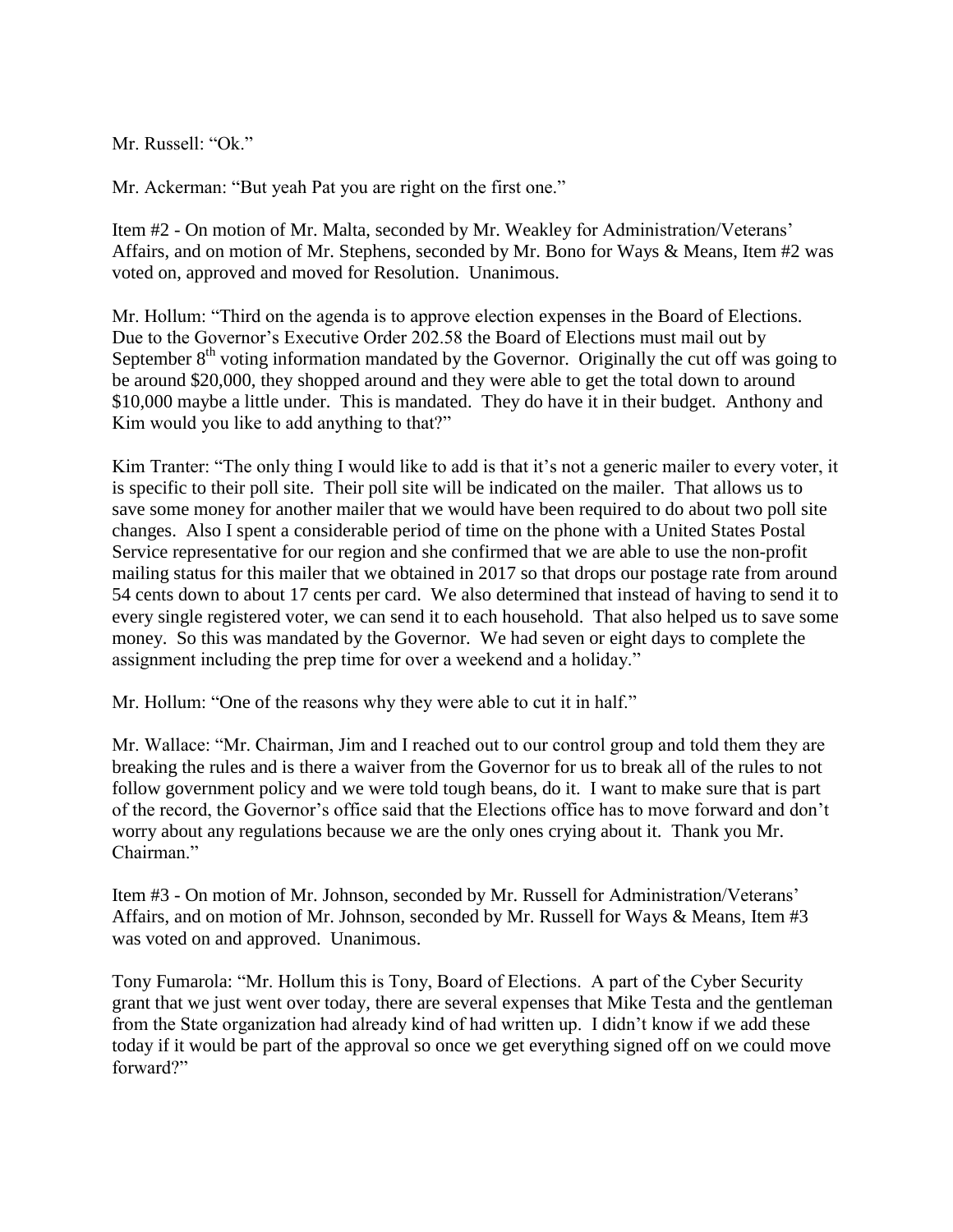Mr. Hollum: "How much are the expenses?"

Tony Fumarola: "There is solar wind software for \$18,000, software education for phishing attempts \$18,000, there's further software monitors for suspicious activity for \$12,000, vulnerability scans at \$1,200, operating system updates for \$1,000. Basically this would spend out the entire grant."

Mr. Hollum: "So that is the stuff that would be funded through the grants?"

Tony Fumarola: "Correct."

Mr. Russell: "I'm confused now because we already have expenses with cyber security remediation and mitigation grant. The expenses are already listed on here so where is the other money coming from?"

Mr. Hollum: "I think he is just referring to the expenses that are listed."

Mr. Wallace: "Yeah that would be effective the day of the Legislative meeting."

Mr. Hollum: "Ok so you would have to wait until the day of the Legislature meeting to go forward with that. Those are the expenses that were figured in already, Cyber Security grant for \$11,000, Cyber Security Grant software \$29,000."

Tony Fumarola: "I believe so, yeah. It is all a part of the Cyber Security remediation."

Mr. Hollum: "That was figured in as part of the expenses."

Tony Fumarola: "Ok I apologize."

#### ADMINISTRATION/VETERANS' AFFAIRS:

Mr. Hollum: "Ok under other before I ask everybody, I do have something. I sent everyone a copy of this memorandum in opposition to Assembly Bill A10755 which prohibits peace officers from carrying firearms. I was wondering if the committee would like to move forward the drafting of a resolution opposing this bill? Hopefully you guys have had a chance to look at it, any questions on it?

Other - POA opposition to Bill A 10755

Item#4 – On motion of Mr. Bono, seconded by Mr. Weakley, Item #4 was voted on, approved, and moved for Resolution. Unanimous.

Mr. Ackerman: "At the end of all of our committee meetings can we go into executive session to discuss the matter of a personal hire?"

Mr. Hollum: "Absolutely. I think I know who you are referring to."